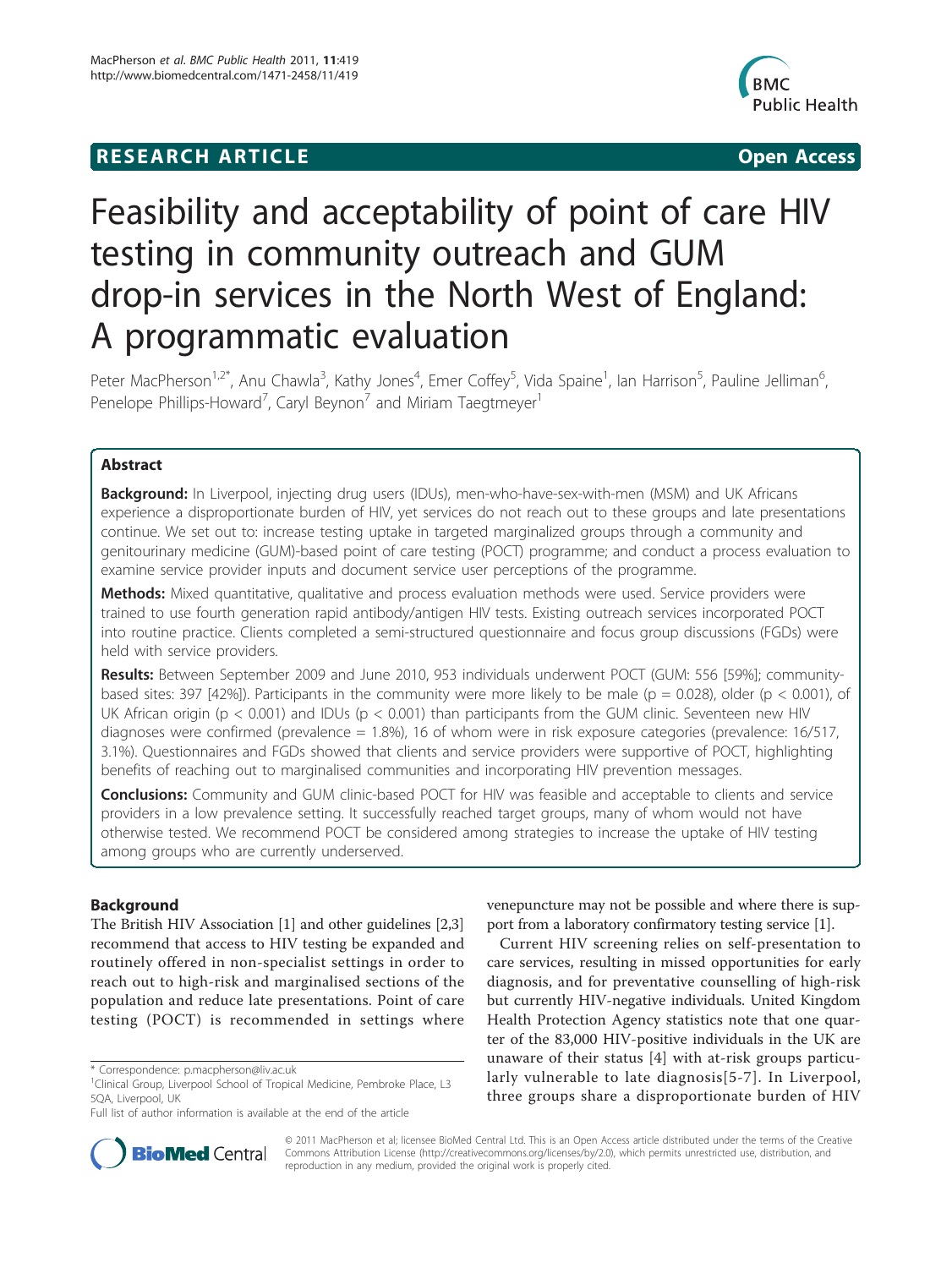infection: intravenous drug users (IDUs); men who have sex with men (MSM); and people of African origin[[4,](#page-6-0)[7\]](#page-7-0).

This study presents findings from a study conducted in Liverpool, United Kingdom, to explore the feasibility and acceptability of POCT for HIV among at-risk and marginalised groups; the success of this approach in reaching out to target groups and previously untested individuals; and to document key factors which impact upon the implementation of POCT for HIV in order to inform others wishing to expand POCT services.

# Methods

Mixed methods of research were used incorporating participatory approaches, situational analysis, focus group discussions, analysis of routine patient monitoring data, and analysis of self-completed questionnaires patients recruited for POCT.

#### Planning and Implementation of POCT for HIV

A multidisciplinary, multiagency steering group was established, comprised of clinicians, specialist HIV community nurses, members of the local primary care trust and public health researchers. Minutes, notes and correspondence following meetings were included in the analysis. Since co-authors were also participants in these groups methods that were cognisant of the observer participant approach were used. One author (PM) was an outsider to the process acting more as observer than participant. Others were active participants whose observations were also considered in the analysis. The steering group undertook situational analysis of a number of existing health and social programmes in Liverpool to identify services and programmes likely to interact with individuals at risk of HIV infection (e.g. outreach care programmes for IVDUs and sex workers) and marginalised people who may find it difficult to access health care (e.g. asylum seekers and homeless people). Services meeting these criteria were invited to participate in the POCT programme, representatives of the management were asked to join the steering group and service providers were trained in POCT for HIV. As the services identified offered a variety of health and social programmes, service providers were encouraged to develop strategies to incorporate POCT into their existing services.

To mobilise interest in POCT, an awareness-raising campaign, called Liverpool Gets Tested, was held around the week of World AIDS Day 2009 (1<sup>st</sup> December). This included a number of community-based events such as HIV vigils and radio advertising campaigns.

#### Service Providers' Experiences of POCT for HIV

Qualitative methods were chosen to elucidate perceptions and experiences as they allow for a more flexible and in-depth exploration of acceptability of new services. The 25 service providers performing HIV POCT at the 6 sites were invited to participate in three focus group discussions (two with providers from community sites and one with providers from the GUM site). All interviews were recorded and transcribed by the first author. A framework approach to analysis was undertaken. Qualitative analysis software (NVIVO8, QSR Software, Melbourne) was used for coding purposes. Emerging themes were grouped and triangulated with the steering committee members. Transcripts were independently reviewed by a second researcher to confirm themes.

#### POCT Uptake by Service Users and a Survey of Their Perceptions of the Programme

Attendances for POCT at study sites, non-identifiable participant demographic details, and POCT for HIV results (cross-referenced with laboratory confirmatory testing where necessary) were captured by staff in logbooks. Participant demographics and self-reported clinical history were used to code a person as being in a risk exposure category for HIV or otherwise; risk exposure categories included: MSM, IDU, UK African, having bought or sold sex, having been raped, or having an HIV-positive partner. Participants could belong to multiple risk categories. Persons receiving a POCT test for HIV during the week of World AIDS Day were invited to self-complete a questionnaire about their experience of POCT.

#### HIV-testing Procedures

POCT for HIV was undertaken using Determine<sup>®</sup> HIV-1/2 Ag/Ab Combo (Inverness Medical Inc, UK) and tested on fingerprick blood samples. HIV testing and pre- and post-test counselling was conducted in private rooms within each site by nurses who had received training in test kit use and HIV counselling. Rooms had been previously inspected for suitability based on the presence of adequate lighting; a clean, flat and washable testing surface and accessible hand washing facilities. Participants with a reactive or invalid test (that did not resolve on immediate retesting) had a further sample sent for confirmatory same day fourth generation laboratory ELISA testing. The study nurse or clinician conveyed confirmed positive results to the participant in a follow-up appointment and referral for comprehensive HIV care was made to the HIV clinic at the Royal Liverpool Hospital, with the study clinician acting as a link person for accessing care.

#### Statistical Methods

Client characteristics (logbook) and perceptions of POCT for HIV (Liverpool Gets Tested questionnaire)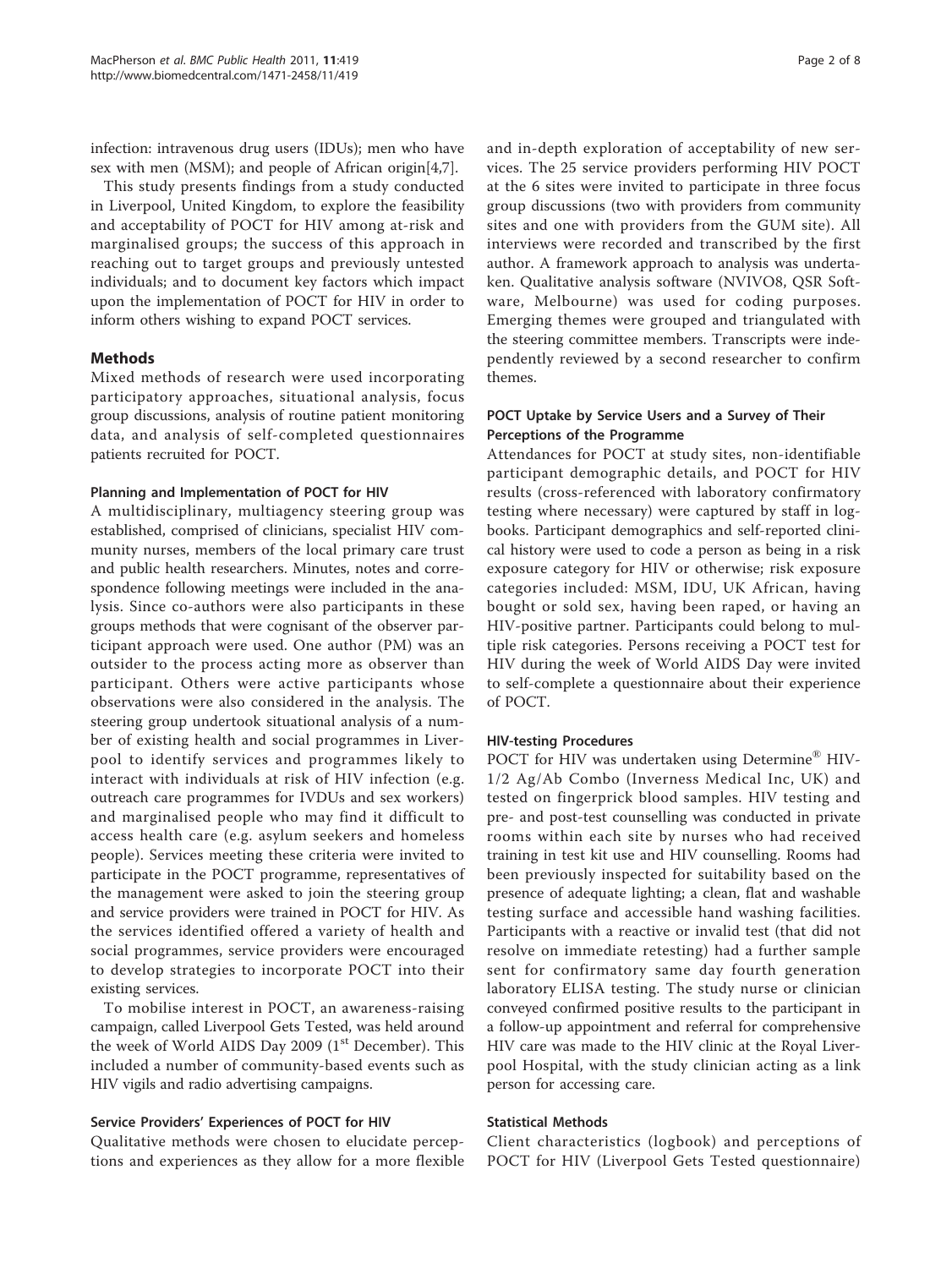were expressed as proportions and compared between the LCSH and community-based sites using chi-square tests. The Wilcoxon rank sum test was used to compare differences in age distribution between the groups. Hierarchical risk exposure categories (including mutually exclusive categories with a single, or multiple risk exposures) were constructed for participants testing at the two sites and compared using Fisher's exact test. Statistical analysis used STATA v11.2 (Statacorp, College Station, Tx).

# Ethical Approval

Ethical approval was obtained from the Liverpool School of Tropical Medicine, The National Health Service (Liverpool Primary Care Trust and the Royal Liverpool University and Broadgreen Hospitals Trust).

# Results

# Planning and Implementation of POCT for HIV

Through the steering group, six sites were identified as offering health and social care services to target groups. These included a hospital-based GUM clinic (the Liverpool Centre for Sexual Health [LCSH]) and five community-based programmes (a drug-users support group; an asylum-seekers health programme; a MSM health and support programme; a travel clinic; and a support programme for homeless people).

Situational analysis of the study sites showed differences between the hospital-based site (LCSH) and the community-based sites that would influence implementation of the POCT protocol (Table 1). LCSH, an outpatient facility of the Royal Liverpool University Hospital, provides sexual health and HIV services to Liverpool and Merseyside, with over 34,000 attendances in 2009. Clients actively self-present for care and LSCH conducts limited community outreach. POCT was conducted in the department as opportunistic screening for individuals presenting for clinical care.

The five community-based sites, although serving different client groups, had a number of common features relevant in planning the introduction of POCT. In particular, they all had existing social support programmes for the client groups they served. Therefore here it was decided to adopt a more community-orientated approach to POCT. This would involve a focus on awareness-raising about HIV and community mobilisation (including organising church vigils and radio campaigns) to encourage uptake of POCT in target and marginalised groups.

# POCT Uptake by Service Users and Their Perceptions of the Programme

Between September 2009 and June 2010, 953 participants underwent POCT for HIV, 556 (58%) at LCSH

#### Table 1 POCT Site Characteristics

|                                                          | <b>Liverpool Centre for</b><br><b>Sexual Health</b>                                      | Community-based sites                                                         |
|----------------------------------------------------------|------------------------------------------------------------------------------------------|-------------------------------------------------------------------------------|
| Locations                                                | Hospital GUM clinic                                                                      | Community sites                                                               |
| Model adopted<br>for POCT                                | Opportunistic screening                                                                  | Outreach case finding                                                         |
|                                                          | Dependent on client<br>self-presentation to<br>service                                   | Dependent on service<br>providers promoting<br>uptake of POCT                 |
| Groups targeted                                          | Patients for STI services                                                                | Drug users                                                                    |
|                                                          | Sexual assault patients                                                                  | Asylum-seekers                                                                |
|                                                          |                                                                                          | <b>MSM</b>                                                                    |
|                                                          |                                                                                          | Homeless people                                                               |
|                                                          |                                                                                          | Sex-workers                                                                   |
|                                                          |                                                                                          | <b>Travellers</b>                                                             |
|                                                          |                                                                                          | <b>UK Africans</b>                                                            |
| Key successes<br>highlighted by<br>service<br>providers  | Rapid availability of<br>results for traumatised<br>clients                              | Outreach to encourage<br>uptake amongst<br>marginalised and at risk<br>groups |
|                                                          | Universal screening                                                                      | Giving positive and<br>negative POCT results to<br>clients                    |
|                                                          | Integration within nurse<br>and healthcare assistant<br>departmental working<br>patterns | Opportunities for<br>incorporating prevention<br>messages                     |
| Key challenges<br>highlighted by<br>service<br>providers | Time demands of POCT                                                                     | Onward client referral<br>systems                                             |
|                                                          | Emotional impact of<br>performing large<br>number of HIV tests                           | Laboratory quality<br>assurance systems                                       |
|                                                          | Need to take further<br>venous blood samples<br>(e.g. for syphilis<br>screening)         |                                                                               |

and 397 (42%) at the community-based sites. During the Liverpool Gets Tested Campaign, 154 people underwent POCT for HIV. Of individuals tested, and where data were recorded, 659/946 (70%) were male and the median age was 29 years (interquartile range (IQR): 23 - 38). A greater proportion of people testing in the community-based sites (74%) were males compared to in LCSH (67%,  $p = 0.028$ ). However, the proportion of males who self-identified as MSM was higher at LCSH (36%) compared to the community-based sites  $(44\%, p = 0.050)$ 

Complete risk category data was available for 927 (97%) participants, with all missing data from those testing at community-based sites (Table [2\)](#page-3-0). In total, 475 (51%) were found to be in one HIV risk category. A further 41 (4%) participants were in two risk categories and 2 (0.2%) were in three risk categories. The most frequently reported category was MSM (28%), followed by UK African origin (14%) and current or previous intravenous drug use (8%). Reflecting the clients groups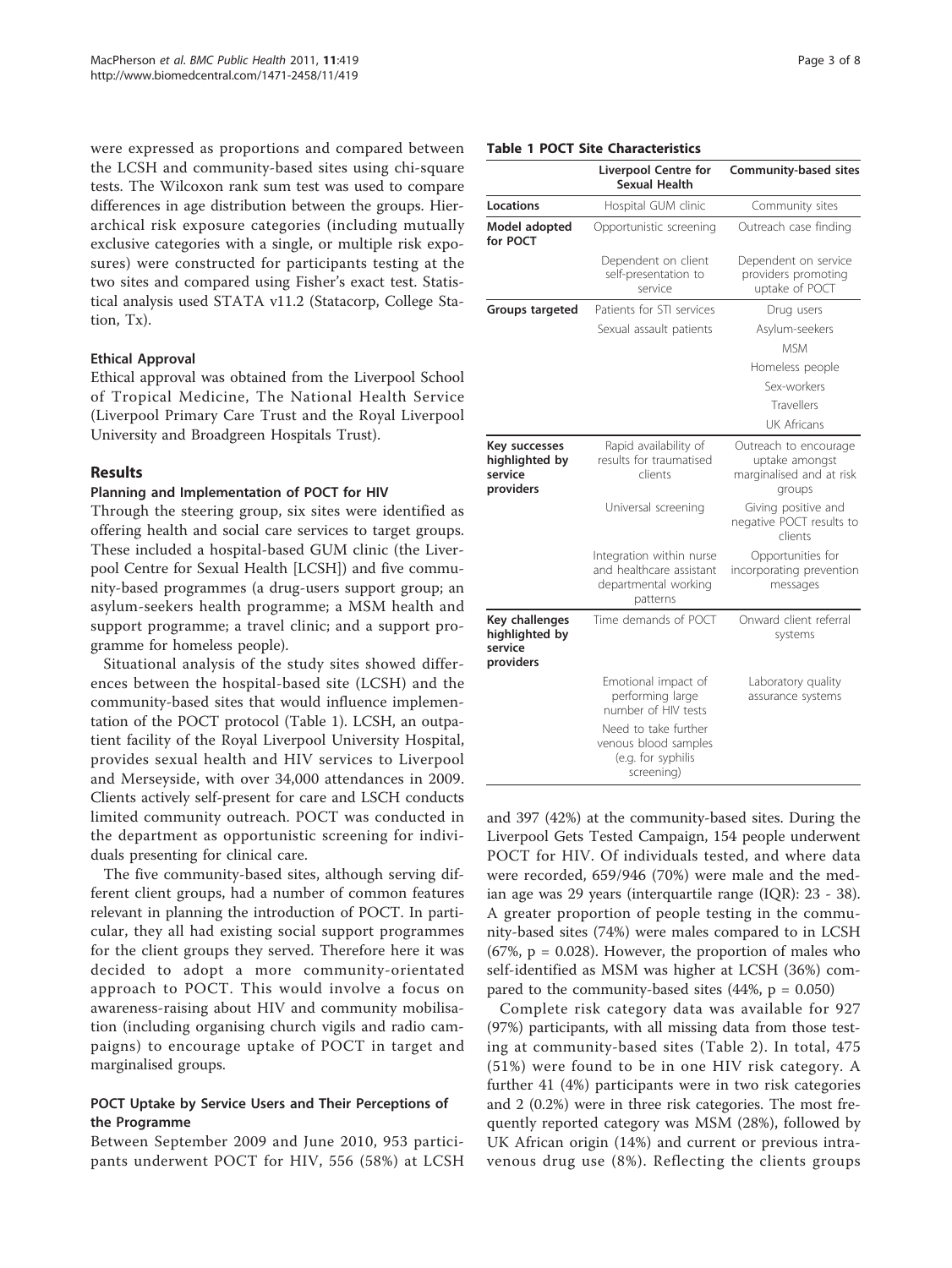|                                                                                | Total (%)  | Community-based site (%) | $LCSH$ (%) | P-valuet |
|--------------------------------------------------------------------------------|------------|--------------------------|------------|----------|
|                                                                                | $n = 927$  | $n = 371$                | $n = 556$  |          |
| Exposure Categories*                                                           |            |                          |            |          |
| Mutually exclusive: one case is represented in ONLY one category) <sup>§</sup> |            |                          |            |          |
| <b>MSM</b>                                                                     |            |                          |            |          |
| MSM only                                                                       | 245 (26.4) | 95 (25.6)                | 150 (27.0) | 0.649    |
| MSM & UK African                                                               | 3(0.3)     | 2(0.5)                   | 1(0.2)     | 0.568    |
| MSM & bought or sold sex                                                       | 3(0.3)     | 1(0.3)                   | 2(0.4)     | 0.648    |
| MSM & HIV positive partner                                                     | 7(0.8)     | 1(0.3)                   | 6(1.1)     | 0.253    |
| MSM & reported rape                                                            | 4(0.4)     | 0(0.0)                   | 4(0.7)     | 0.154    |
| MSM & HIV positive partner & reported rape                                     | 1(0.1)     | 1(0.3)                   | 0(0.0)     | 0.400    |
| MSM & bought or sold sex & HIV positive partner                                | 1(0.1)     | 1(0.3)                   | 0(0.0)     | 0.400    |
| UK African                                                                     |            |                          |            |          |
| UK African only                                                                | 116 (12.5) | 77 (20.8)                | 39 (7.0)   | < 0.001  |
| UK African & bought or sold sex                                                | 3(0.3)     | 0(0.0)                   | 3(0.5)     | 0.279    |
| UK African and HIV-positive partner                                            | 5(0.5)     | 0(0.0)                   | 5(0.9)     | 0.164    |
| UK African & reported rape                                                     | 6(0.6)     | 2(0.5)                   | 4(0.7)     | 1.000    |
| <b>IVDU</b>                                                                    |            |                          |            |          |
| <b>NDU</b> only                                                                | 72 (7.8)   | 67 (18.1)                | 5(0.9)     | < 0.001  |
| <b>NDU &amp; bought or sold sex</b>                                            | 10(1.1)    | 10(2.7)                  | 0(0.0)     | < 0.001  |
| Bought or sold sex                                                             |            |                          |            |          |
| Bought or sold sex only                                                        | 21(2.3)    | 4(1.1)                   | 17(3.1)    | 0.069    |
| HIV-positive partner                                                           |            |                          |            |          |
| HIV-positive partner only                                                      | 14(1.5)    | 1(0.3)                   | 13(2.3)    | 0.011    |
| Reported rape                                                                  |            |                          |            |          |
| Reported rape only                                                             | 7(0.8)     | 0(0.0)                   | 7(1.3)     | 0.046    |
| Summary Categories <sup>±</sup> :                                              |            |                          |            |          |
| NOT mutually exclusive: one case can be represented in multiple categories     |            |                          |            |          |
| Any MSM                                                                        | 264 (28.5) | 99 (26.7)                | 165 (29.7) | 0.277    |
| Any UK African                                                                 | 133 (14.3) | 81 (21.8)                | 52 (9.4)   | < 0.001  |
| Any IVDU                                                                       | 82 (8.8)   | 77 (20.8)                | 5(0.9)     | < 0.001  |
| Any bought or sold sex                                                         | 38 (4.1)   | 15(4.0)                  | 23(4.1)    | 0.944    |
| Any HIV-positive partner                                                       | 28 (3.0)   | 2(0.5)                   | 26 (4.7)   | < 0.001  |
| Any reported rape                                                              | 18 (1.9)   | 2(0.5)                   | 16(2.9)    | 0.011    |

### <span id="page-3-0"></span>Table 2 Risk categories of participants undergoing POCT and completing "Liverpool Gets Tested Questionnaire" at community-based sites and LCSH

\* Where data on exposure category captured.

§ Risk categories are grouped based on hierarchical categories. Any one person with multiple risks may ONLY be represented in the highest category.

<sup>±</sup> These groups presented are NOT mutually exclusive, meaning a case can be represented in multiple groupings. These summarised categories are meant to give a broader picture of the exposure categories and will NOT add up to the overall total number of participants.

† Fisher's exact test.

served by the two models of POCT (community and hospital-based), participants tested in the communitybased sites were more likely to be UK Africans and to report current or previous IDU compared to those tested in LCSH. In contrast, participants tested at the hospital-based LCSH were more likely to have reported having been raped and having been exposed to an HIVpositive partner.

Seventeen confirmed HIV diagnoses were made (prevalence =  $1.8\%$ ); 14 from LCSH (prevalence =  $2.5\%$ ) and three from community based sites (prevalence  $= 0.8\%$ ). Ten individuals diagnosed HIV-positive were MSM, four

were UK Africans, one reported IDU and one reported having been gang raped. One HIV-positive participant had no identified risk category by our definition. HIV prevalence in those in a risk category was 16/517 (3.1%). All but one are under on-going follow up in clinical settings. The remaining one is an IDU with a chaotic lifestyle who has repeatedly failed to attend appointments but remains in the Liverpool area.

During the Liverpool Gets Tested Campaign, 128/154 (83%) of individuals participating in POCT for HIV completed a questionnaire. Risk exposure among those completing questionnaires categories were similar to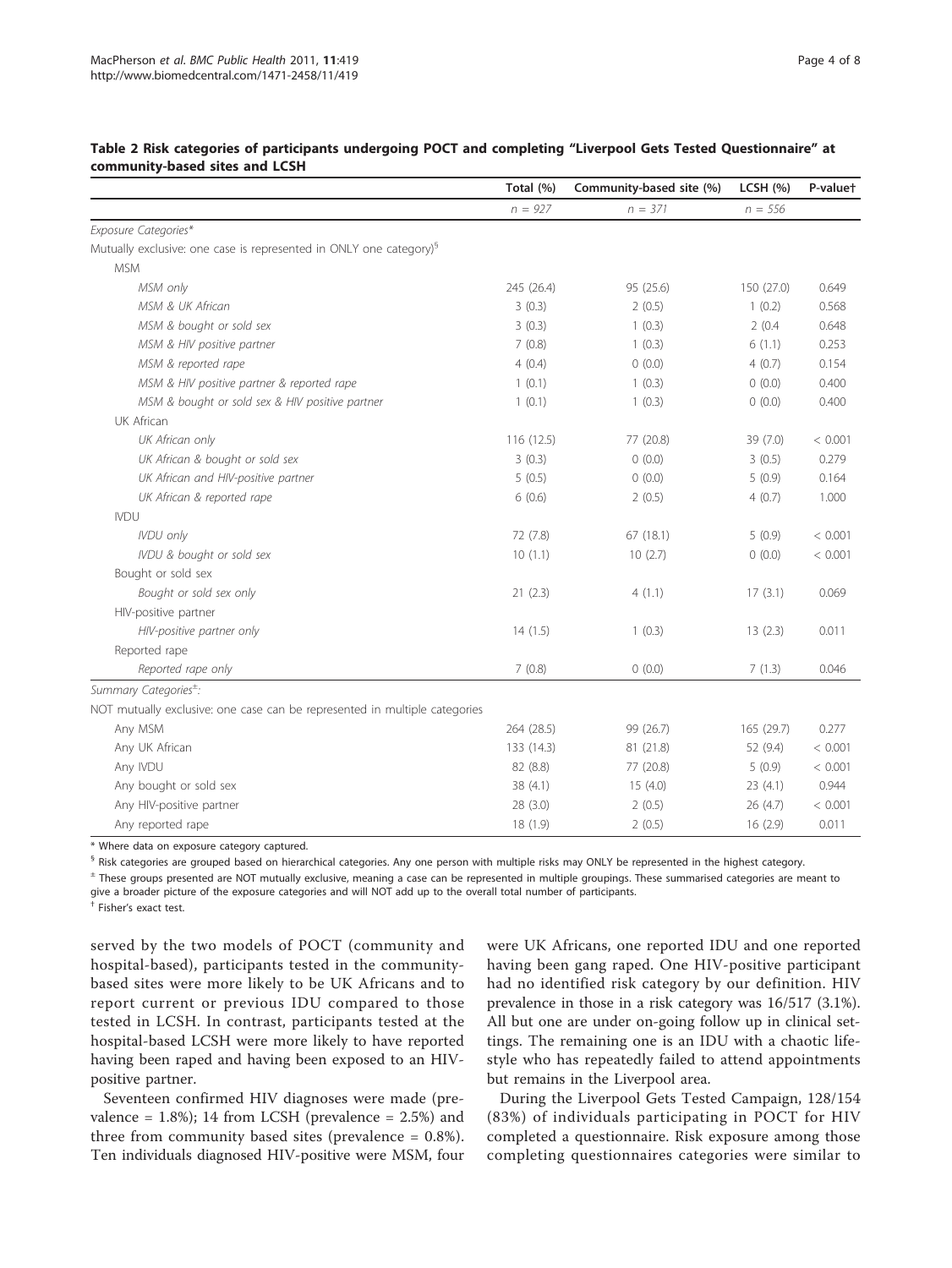that of the overall study population, expecting that no participants who reported having been raped or having an HIV-positive partner completed a questionnaire. Approximately half (65/127, 51%) had never tested for HIV before and when questioned about their experience of POCT 105/125 (84%) preferred POCT to laboratory testing and 115/125 (92%) stated they would recommend POCT to others. There were no differences in reported previous testing for HIV (p = 0.867) or preference for POCT between LCSH and the community-based sites ( $p = 0.759$ ). However, a greater proportion of participants testing at community-based sites (96%) stated that they would recommend POCT compared to those testing at LCSH  $(82\%, p = 0.015).$ 

#### Process Evaluation of Implementation and Training

Evaluation of minutes of steering group meetings during preparation for and implementation of POCT revealed a number of issues important to others considering multidisciplinary POCT for HIV programmes. The principal concern raised by service providers was that POCT would impact upon their regular duties. This overlapped with concerns from healthcare commissioners that POCT for HIV could distract from core service provision. Furthermore, questions were raised as to how POCT for HIV would continue to be funded following the completion of the research project.

The competing demands of the health care commissioners to demonstrate value for money of POCT and that of research academics to demonstrate effectiveness of the HIV testing programme required considerable time and mutual co-operation to resolve. Demonstration that new HIV-positive diagnoses were being made amongst marginalised groups such asylum-seekers and drug users helped persuade commissioners of the value of the POCT.

#### Service Providers' Experiences of POCT for HIV

Through analysis of focus group discussions, we identified key themes raised by service-providers in LCSH and the community-based sites about their experiences of participating in the POCT for HIV programme.

#### Community-based service providers

Health care providers working within community-based sites highlighted the benefits of reaching out into the community to increase awareness of POCT for HIV and engaging individuals who may have otherwise not been able to access health services:

"When people come to [the GUM clinic], they already know a certain amount about [HIV] and have thought about it but when we reach out we are tapping out into a whole different community". Nurse, male, drug users outreach programme

The opportunities to integrate POCT with prevention messages for difficult-to-reach clients was noted by service providers who felt that POCT provided a unique opportunity for integrating public health messages:

"They were high risk patients that were non-reactive so it was a good opportunity to reinforce behavioural change ... just reinforce the fact that if he is going to have sex outside of his marriage, particular with high risk, then he needs to protect himself because his whole world will just sort of collapse. So it was worth doing it for that." Community health worker, male, MSM outreach project

A number of challenges associated with integrating POCT into community-based service delivery were identified. In particular service providers felt there was a careful line to tread between supporting someone in a marginalised and vulnerable position to learn their HIVstatus and placing undue pressure on an individual who had not planned to take an HIV test.

External quality assurance systems were identified as a key area requiring a strengthened support system. Community-based service providers felt if they obtained reactive or invalid results on POCT, it was difficult to communicate with laboratory personnel and often relied upon informal communications. Delays in obtaining a final HIV result created a period of "diagnostic limbo" for service providers and clients, which negatively impacted upon their relationship.

#### LCSH-based service providers

Service providers within LCSH highlighted the usefulness of POCT for individuals who were victims of sexual assault and who were about to receive post-exposure prophylaxis. They felt confident offering clients negative results, facilitating rapid reassurance for individuals suffering traumatic experiences. They also acknowledged the benefits of being able to give a rapid result and not having to worry about clients failing to return to the department to collect results.

LCSH integrated POCT into departmental service delivery using a different model to the communitybased sites. Nurses and healthcare assistants (HCAs) undertaking consultations with outpatient clients would offer POCT. If the client agreed, the health care assistants (HCAs)/staff nurses would perform the fingerprick tests themselves. The more complex patients (such as sexual assault cases) were referred to the health advisers. This allowed nurses and HCAs to perform more tests and maximise their busy workload, however, health advisers reported feeling overwhelmed by the difficult cases. We noted that health advisers identified all reactive results in the LCSH and one commented on the impact of dealing with traumatised clients:

"For us it's doing the same procedure again and again and again and everybody that comes has got a different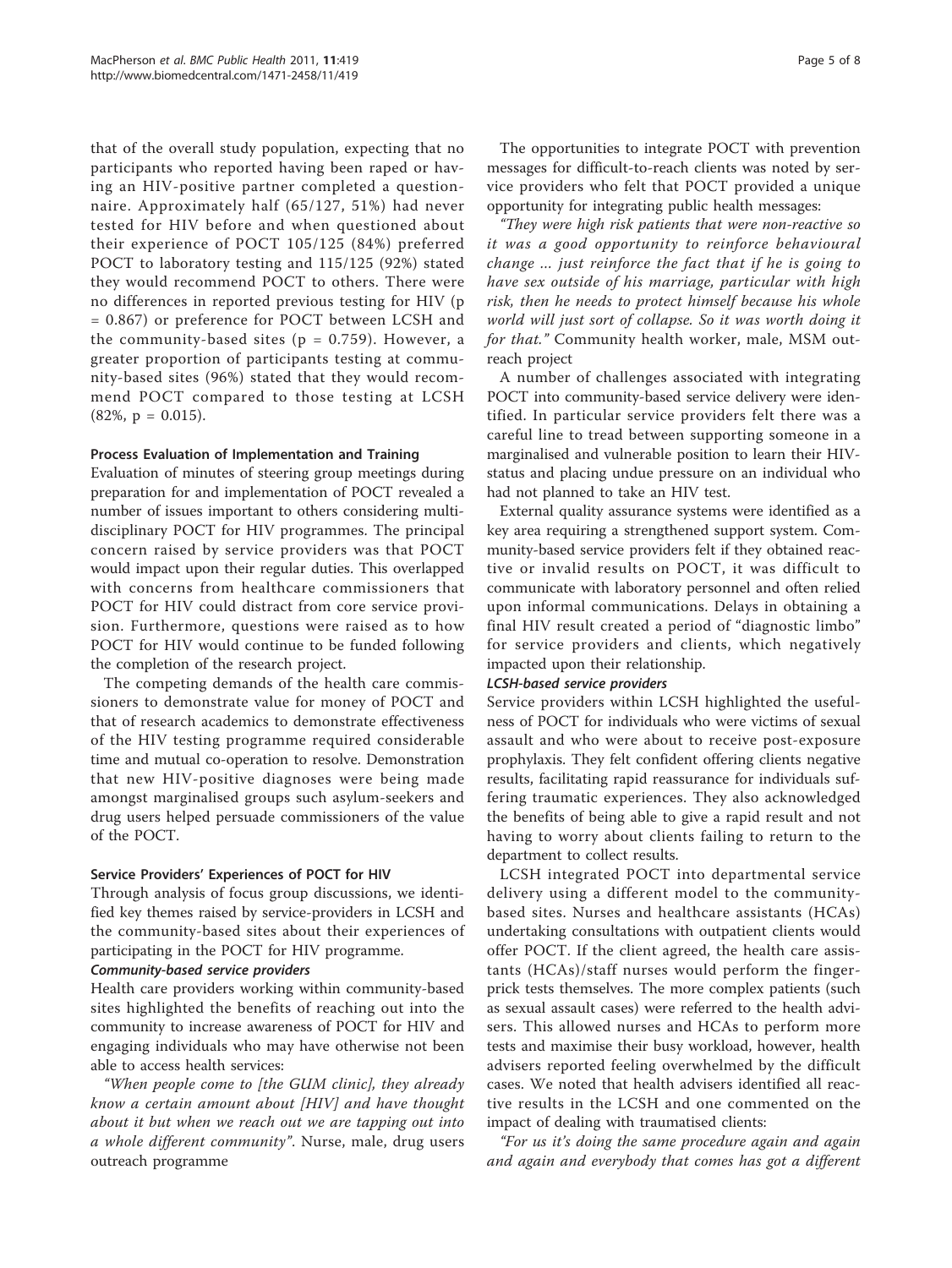journey to the test. Some of them are incredibly traumatic. Seen a man that was raped yesterday. I've got a prisoner coming in whose been raped. [...] That's the run of the mill for us. It's just too many people." Health advisor, female, LCSH

Issues identified by service-providers in both LCSH and community-based sites A common theme for both groups of service providers was their initial concern and confidence in their knowledge of HIV should clients ask difficult questions. These concerns overlapped with the experience of undertaking an activity that was seen as something new and outside their realm of usual practice. Whilst most service providers were experienced in technical procedures and quickly became confident in doing finger-prick tests, many had concerns about how to deal with a positive HIV result and expressed fear at the prospect of giving a result that could have profound and long-lasting implications for the client's health and social life. However, service providers who had given reactive results expressed that they were pleased to enable clients to take control of their illness.

"I think its really good for the nurse or whoever is doing the test to give somebody the result instantly. Because you feel like you are actually [...] helping them achieve something positive, whether it is a negative or a reactive result."

Health worker, male, asylum-seekers health programme

Similarly, the giving of negative results had a profound effect on service providers. As confidence and experience grew, service providers recognised the importance of the relationship between the client and themselves and how a negative POCT result represented an opportunity to reinforce educational messages and empower clients to change high-risk behaviour.

Another key theme identified was the speed with which results were obtained. Service providers noted that clients may not have attended hospital or the community site expecting to undertake a HIV test and waiting 20 minutes for the results provided little extra time to receive counseling and understand the implications of the result. Service providers thus found themselves reigning back their enthusiasm for offering clients POCT, in order to ensure clients understood and had time to consider the possible implications:

"Doing the last few tests that I have been doing, I've been saying: look, you are going to get a result quite quickly today you know. Are you prepared for that?" Nurse, female, travel clinic

#### **Discussion**

This community- and GUM clinic-based programme has demonstrated that POCT for HIV can reach highrisk, previously marginalised groups, including UK Africans, MSM, homeless people, sex-workers and IDUs,

with 953 tests being conducted within a 10 month period, over half of which were among high-risk groups. Of those who had a POCT for HIV during World AIDS Week, over fifty percent had never previously undergone HIV testing.

POCT for HIV has been successfully scaled-up in high prevalence HIV settings (particularly in sub-Saharan Africa), through voluntary counselling and testing (VCT)[[8\]](#page-7-0) programmes that provide opportunities to incorporate HIV prevention messages into the testing process[\[9\]](#page-7-0). Our findings suggest that POCT in the UK could facilitate discussion of HIV prevention messages, particularly for individuals who are in high-risk categories and who test negative for HIV.

With a third of new UK HIV diagnoses being identified with a CD4 count of less than 200 cells/ul [[4\]](#page-6-0), this project demonstrates the potential of incorporating POCT into existing hospital and community based services to increase the uptake of HIV testing, decrease late presentations and increase access for marginalised groups. Late presentation is associated with higher mortality[[10,11\]](#page-7-0), prolonged hospital stays and increased hospital-related costs[\[12](#page-7-0)].

This study used  $4<sup>th</sup>$  generation rapid antibody/antigen tests for HIV. Previous studies in the UK and elsewhere that have introduced POCT to hospital[\[13](#page-7-0)-[18](#page-7-0)], primary care[[13](#page-7-0),[19](#page-7-0)] and community settings[\[20-25\]](#page-7-0) have used antibody-only tests. Although 4<sup>th</sup> generation tests have the advantage of a shortened window-period and increased sensitivity and specificity[\[26](#page-7-0)], we did not identify any seroconverters on the basis of p24 antigen and did have two false positive p24 antigen results. Our findings, which are being presented elsewhere, suggest that  $4<sup>th</sup>$  generation test kits do not have an advantage over existing 3<sup>rd</sup> generation tests for a community-based screening programme.

We found that service providers and clients were accepting of POCT. The pre-selection of study sites to identify services that would be most successful in providing POCT may have influenced the high observed acceptability for clients and service providers. Previous studies investigating community-based POCT for HIV in the UK raised concerns that lack of confidentiality and stigma surrounding HIV may hinder service uptake [[27](#page-7-0)]. However, we found participants (over 90%) would recommend POCT to others with a greater proportion of participants from community sites than in the GUM setting making the recommendation. There are a number of possible explanations for this. Firstly, the differing client groups (and with potential different spectrum of reasons for presentation) tested may have meant that there was differing levels of what to expect from POCT prior to testing. Alternatively, the way in which testing was offered may have influenced experience of POCT.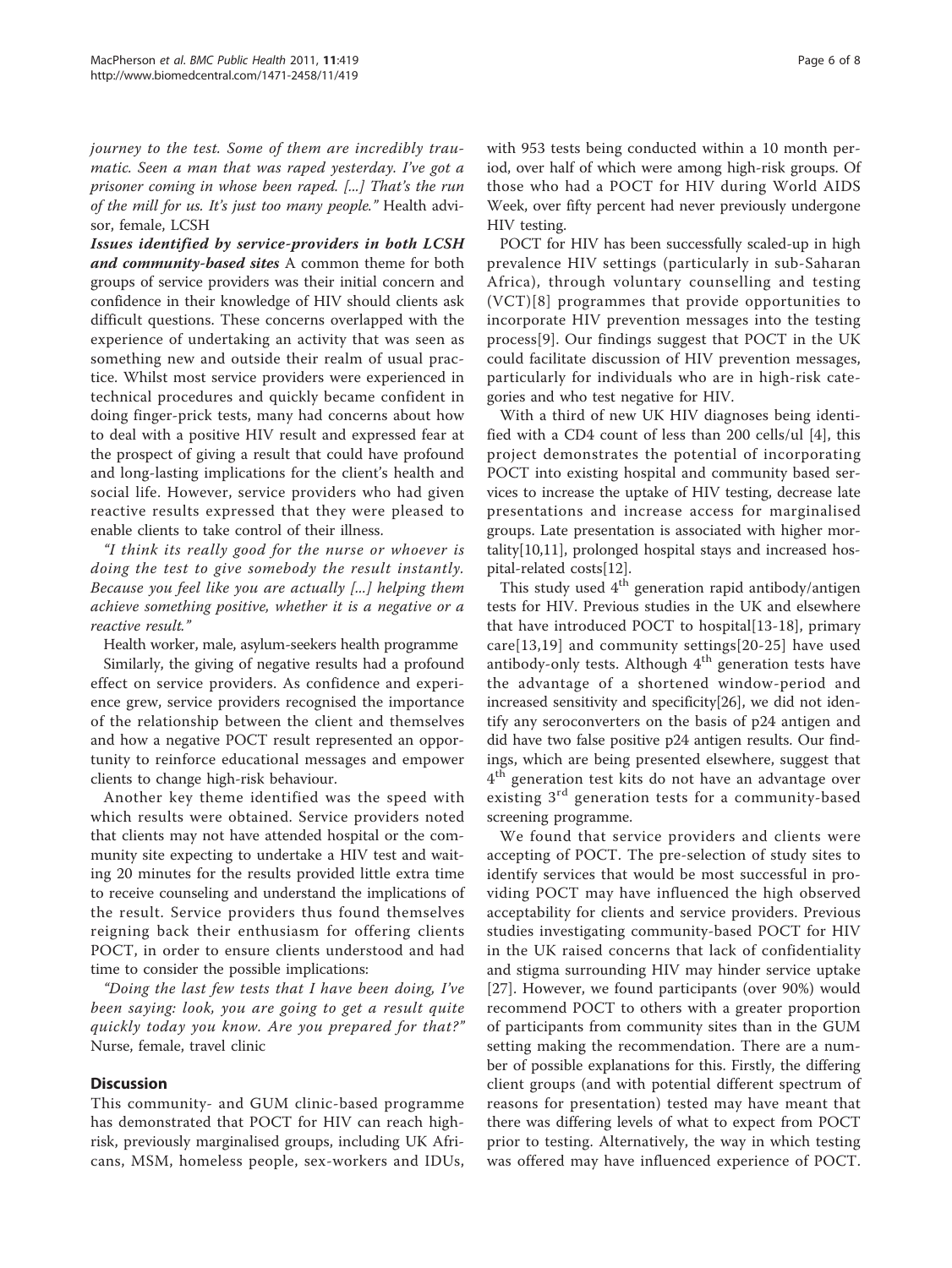<span id="page-6-0"></span>In the community, service providers, who may have known the client previously and have a long-standing trusting and supportive relationship with them, offered POCT. In contrast, in the hospital, POCT was likely to be offered by a service provider whom the client was meeting for the first time in the context of a busy GUM clinic appointment.

We also describe positive experiences among service providers, particularly regarding an increase in knowledge and awareness of needs within the community. We attribute this to the decentralised approach taken to allow service providers to integrate POCT into their pre-existing community-programmes.

Establishment of the POCT steering committee and involvement of health-care commissioners in management decisions was critical to the successful scale up. Although we did not assess in this study, it is possible that the availability of POCT may have discouraged some potential testers, Furthers studies to examine the perceptions of individuals who refuse HIV testing towards POCT are required.

In the hospital GUM clinic setting, a large numbers of screening tests were undertaken in a time-pressured environment. As a consequence clients perceived to be "more difficult" were tested by health advisers instead of the HCAs or staff nurses. The emotional impact for service providers of undertaking HIV testing is well recognised[\[19,23](#page-7-0)]. We found that the visual emergence of the HIV result to both the client and the service provider to be a difficult experience for service providers. It is important to ensure support and debrief mechanisms exist for staff undertaking rapid HIV testing.

Certain caveats are noted within our study; our participants may represent the most vocal population with particularly strong feelings, either positive or negative, about the service. The high uptake of questionnaire completion (82.5%) during the World AIDS Day study period and our measures to ensure that clients completed questionnaires in private and submitted anonymously attempted to mitigate this. Furthermore, a recognised limitation of focus group discussions is that group dynamics may lead to over-emphasis of certain themes which, in individual interviews, may not have been particularly important. We limited this effect by structuring groups to include service providers working from teams in similar environments and by using flipchart exercises to focus group discussions.

#### Conclusions

We found POCT to be acceptable to service providers and clients. The decentralised rolling-out of POCT was successfully integrated into a broad range of existing services, and reached diverse groups of clients, including targeted groups. Further cost-effectiveness studies and epidemiological studies are required to assess the additional benefit of  $4<sup>th</sup>$  generation POCT over current testing strategies. Together these findings will have implications for further scaling-up of POCT services in Liverpool and more widely in the UK, and for the introduction of additional, novel, point of care tests.

### Funding

PM is supported by the Wellcome Trust Clinical PhD Programme at Liverpool School of Tropical Medicine

Gilead UK and Ireland fellowship programme paid for salary for VS and funded test kits

#### Acknowledgements

The authors would like to acknowledge members of the POCT steering group committee, the Liverpool Blood-Borne Viruses Group and NHS Liverpool. Additional acknowledgement for support go to Robert Downes, Nicholas Beeching, David Lalloo, Peter Carey, Chris Whitehead and Diane Exley. Finally we would like to thank that staff and clients from the community and GUM sites.

#### Author details

<sup>1</sup>Clinical Group, Liverpool School of Tropical Medicine, Pembroke Place, L3 5QA, Liverpool, UK. <sup>2</sup>Wellcome Trust Tropical Centre, University of Liverpool, Pembroke Place, L69 3GF, Liverpool, UK. <sup>3</sup>The Liverpool Specialist Virology Centre, Royal Liverpool and Broadgreen University Hospitals NHS Trust, Prescot Street, L7 8XP, Liverpool, UK. <sup>4</sup>Liverpool Centre for Sexual Health Royal Liverpool and Broadgreen University Hospitals NHS Trust, Prescot Street, L7 8XP, Liverpool, UK. <sup>5</sup>Liverpool NHS Primary Care Trust, 1 Arthouse Square, L1 4AZ, Liverpool, UK. <sup>6</sup>Liverpool Community Health NHS Trust Wilkinson Place, L13 1FB, Liverpool, UK. <sup>7</sup>Centre for Public Health, Liverpool John Moores University, 15-21 Webster Street, L3 2ET, Liverpool, UK.

#### Authors' contributions

PM, AC, KJ, EC and MJ conceived of the study and participated in its design. AC supervised laboratory virological services. VS, IH and PJ undertook data collection. PM and MT undertook data management and statistical analysis. PM, MT, PPH and. CB undertook qualitative data analysis and programmatic evaluation. PM, MT, PPH and CB drafted the paper. All authors read and approved the final manuscript.

#### Competing interests

The authors declare that they have no competing interests.

Received: 15 January 2011 Accepted: 1 June 2011 Published: 1 June 2011

#### References

- 1. British HIV Association HIV: British Association for Sexual Health & HIV and British Infection Society. UK National Guidelines for HIV Testing 2008.
- 2. Poljak M, Smit E, Ross J: [2008 European Guideline on HIV testing.](http://www.ncbi.nlm.nih.gov/pubmed/19182051?dopt=Abstract) Int J STD AIDS 2009, 20:77-83.
- 3. Branson BM, Handsfield HH, Lampe MA, Janssen RS, Taylor AW, Lyss SB, Clark JE, Centers for Disease Control and Prevention (CDC): [Revised](http://www.ncbi.nlm.nih.gov/pubmed/17167397?dopt=Abstract) [recommendations for HIV testing of adults, adolescents, and pregnant](http://www.ncbi.nlm.nih.gov/pubmed/17167397?dopt=Abstract) [women in health-care settings.](http://www.ncbi.nlm.nih.gov/pubmed/17167397?dopt=Abstract) MMWR Recomm Rep 2006, 55:1-17, quiz CE1-4.
- 4. Health Protection Agency UK: HIV in the United Kingdom: 2009 Report. 2009.
- 5. Burns FM, Fakoya AO, Copas AJ, French PD: [Africans in London continue](http://www.ncbi.nlm.nih.gov/pubmed/11774832?dopt=Abstract) [to present with advanced HIV disease in the era of highly active](http://www.ncbi.nlm.nih.gov/pubmed/11774832?dopt=Abstract) [antiretroviral therapy.](http://www.ncbi.nlm.nih.gov/pubmed/11774832?dopt=Abstract) AIDS 2001, 15:2453-5.
- 6. Burns FM, Johnson AM, Nazroo J, Ainsworth J, Anderson J, Fakoya A, Fakoya I, Hughes A, Jungmann E, Sadiq ST, Sullivan AK, Fenton KA: [SONHIA](http://www.ncbi.nlm.nih.gov/pubmed/18090399?dopt=Abstract) [Collaboration Group. Missed opportunities for earlier HIV diagnosis](http://www.ncbi.nlm.nih.gov/pubmed/18090399?dopt=Abstract) [within primary and secondary healthcare settings in the UK.](http://www.ncbi.nlm.nih.gov/pubmed/18090399?dopt=Abstract) AIDS 2008, 22:115-22.